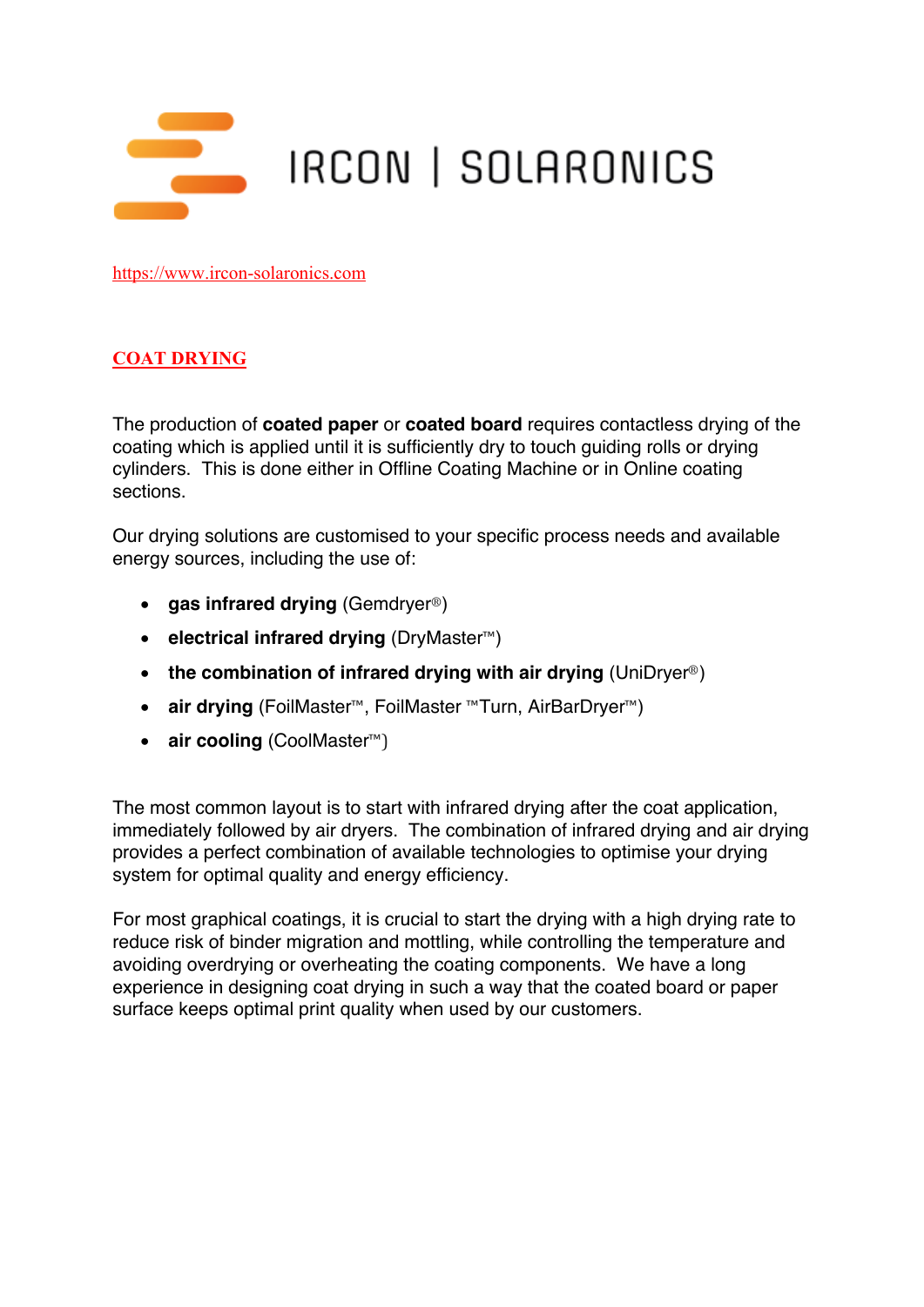

Concept for optimal coat drying with 3 high efficiency products: high performance gas IR emitters **GemE (1),** integrated air drying with **UniDryer® (2)** concept and **ERS (3):** exhaust air from IR is used as energy source in Air Dryer.

For specialty coatings and barrier applications, the combination of infrared and air drying with the same dryer, allows for optimal temperature control along the drying to ensure the delicate surface coating remains perfectly stable without risk of blistering or other coating defects lined to wrong drying strategy.

We supply every non-contact drying equipment which is required in your coating process, including the web cooler if paper or board temperature needs to be reduced before winding it on the pope.

Whether your project is a new investment, an upgrade or a rebuild, we can offer a solution which considers the total drying strategy, including the simulation of the cylinder drying and optimises your overall coating operations.

Our products are designed for optimal energy efficiency, high reliability, long lifetime and flexibility.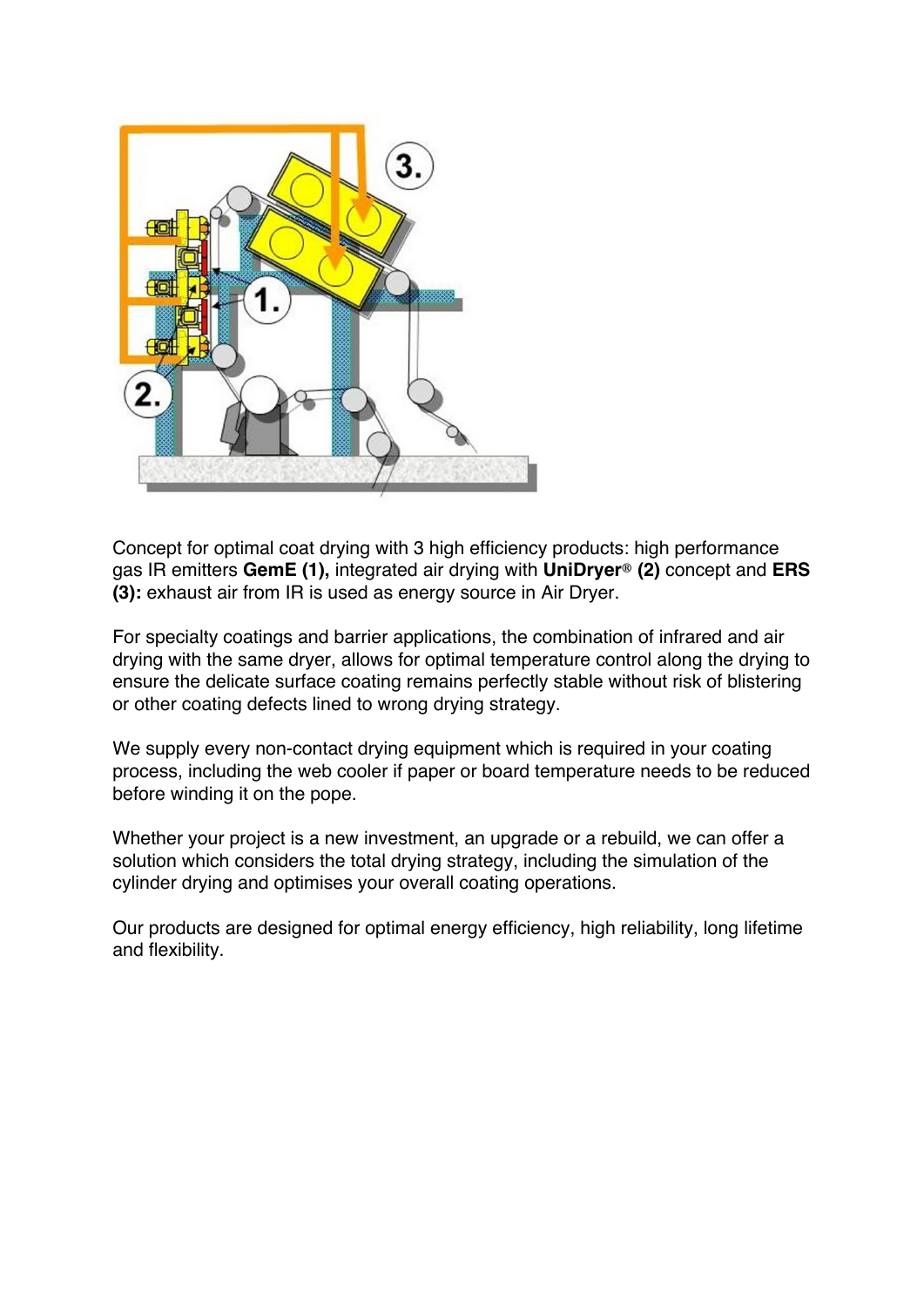## **GAS INFRARED EMIITER**

The **workhorse** of our gas infrared dryers is the gas infrared emitter. We have a range of emitters designed for high lifetime, combined with optimal efficiency. Our installations are designed in order to be able to use any of the emitters from our product range.



In the market since more than 10 years, our E emitters, GemE (for Ircon-Solaronics systems, 143 x 200mm) and GerE (for competitor systems, 150 x 200mm), benefit from two high-technology screens for higher infrared efficiency and a solid ceramic material known for its excellent mechanical properties and offer around 10% higher direct efficiency. The emitters are optimised thanks to a specific surface treatment to efficiently operate at high temperatures. Input power: from 4 to 12 kW.

Our emitter may be fitted to competitive dryers usually improving drying and increasing emitter service life.